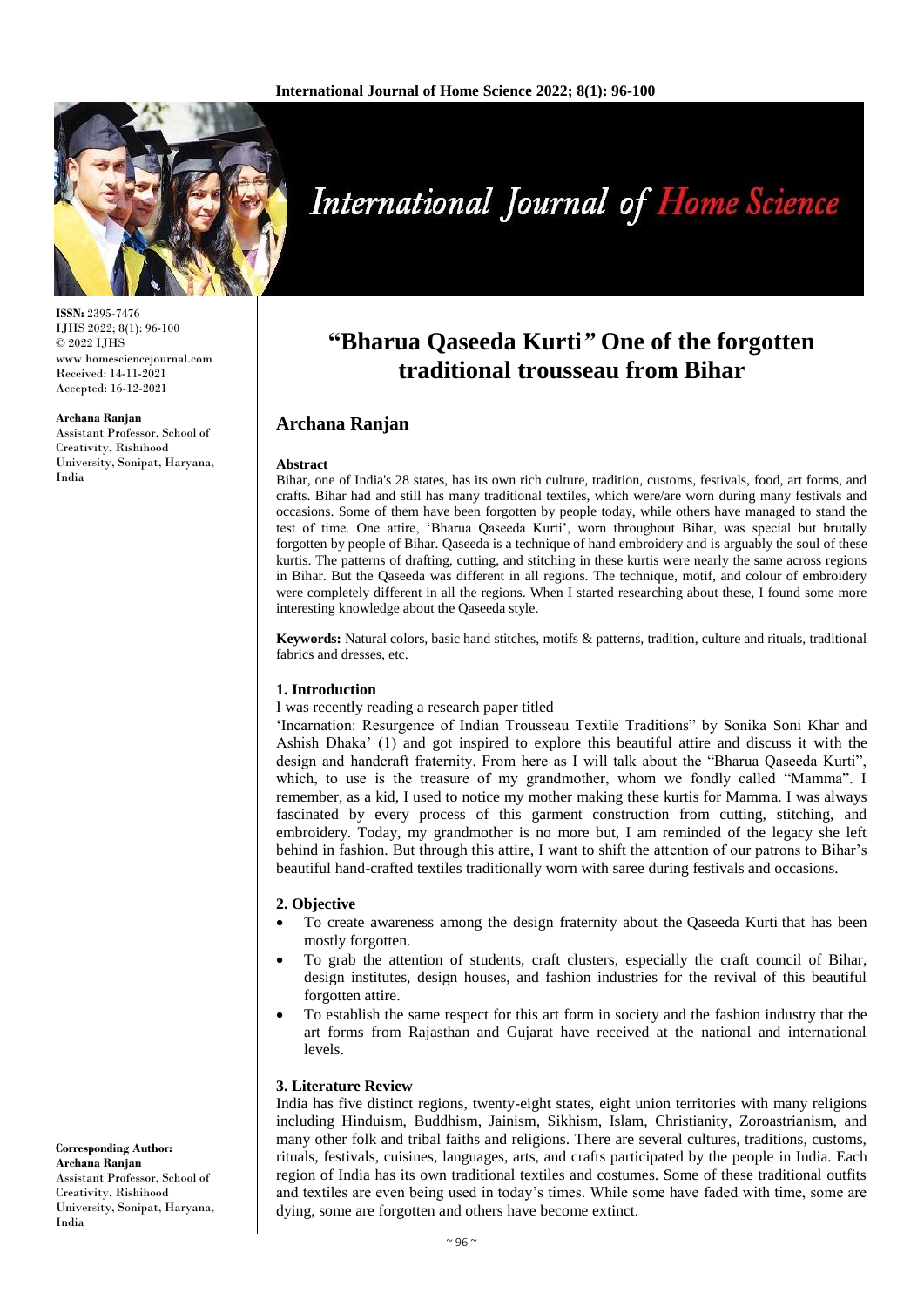I want to give some examples of these trousseau textiles that are very popular and still in practice in today's time. Famous traditional trousseaus are Kanjeevaram, Chettinad and Kornad Saree from Tamil Nādu, Pochampally Saree from Telangana, Kosavu from Kerala and Mysore Silk Saree from Karnataka, Nauvari and Paithani Saree from Maharashtra, Banarasi Saree from Varanasi, Tant Saree from West Bengal, Muga Saree from Assam, Bandhej-Ghar Chola and Patan Patola Saree from Gujarat, Chanderi Saree from Madhya Pradesh, Bandhej-Leheriya Saree from Rajasthan and Bomkai Saree from Odisha. These sarees are still in tradition and fashion.

From the Western region of India, especially Rajasthan and Gujarat's famous traditional costumes are Lehenga, Choli and Coondaree. Lehenga is an ankle-length skirt that is worn with the blouse called choli. Many tribes and nomads of Rajasthan and Gujarat, still wear them. These costumes are very popular nationally and internationally.

Examples of faded, dying and extinct traditional textiles and costumes are Daaman, Odhna, and Angia (famous traditional trousseau worn by Jatt Community) from Haryana, and Chamba Rumal (famous traditional hand embroidered handkerchief) are about die. Both of them need revival.

# **4. Forgotten Traditional Trousseau "Bharua Qaseeda Kurti":**

Before I discuss this forgotten beautiful attire, I want to share something interesting about Bihar so we can relate to the topic better. Bihar consists of three distinct regions with their own distinct history and culture. They are Magadh, Mithila and Bhojpur with nine subdivisions and thirty-eight districts. Before the formation of Jharkhand, there were four regions in Bihar. Mithila, Magadh, Bhojpur and Santhal. Now Santhal region is part of Jharkhand. Five religions - Hinduism, Buddhism, Jainism, Sikhism and Islam are practiced by people of Bihar. All three regions are different from each other and have own cuisines like Litti-Chokha; ways of celebrating festivals like Chhath Parva; languages like Bhojpuri, Maithili and Magahi; rituals; way of draping the saree; and surprisingly, Maithila also has its own astronomical calendar that dictates special occasions and sacred festivals.

Bihar had many traditional textiles and costumes (silk fabric, saree, attire, a rectangle piece of silk especially worn by groom, etc.), that were popular during occasions and festivals. Most of them have been forgotten by people today.



**Fig 1:** Image Source: A Bharua Qaseeda Kurti from my grandmother's treasure

My mother tells, joint families were the norm then. Many

people lived in a single house. Each member of the family had his/her own share of responsibility towards the family/house. Any occasion or festival used to be a great happening. And had there been a girl's wedding, all other women of the family would get to prepare her wedding trousseau. Apart from regular cooking, washing and taking care of children, some women were experts in craftwork.

# **5. Reason behind being forgotten**

There was a time when the Bharua Qaseeda Kurti was worn throughout Bihar. But, later, as time passed by, people started abandoning it. Let us explore the reasons why it was forgotten. The biggest reason was the out-migration of people for education and job. Urbanization of villages and towns, modernization of society, mechanization and industrialization were also major reasons.

# **6. Bharua Qaseeda Kurti**

The two-interesting part of these kurtis are:

- First is its intricate qaseeda and motif, which shows that kurti belongs to which particular region, idea, concept, imagination, choice of colors and combinations, passion, patience, interest, dedication and hard work.
- Second is its cutting pattern, stitching technique and uses of small detailing?

# **Hand Embroidery**

The several types of embroidery with a long history are found in Bihar. Embroideries are still appreciated by the rural and urban women of Bihar. In Bihar, embroidery is passed from mother to her daughter as a skill. Here, embroidery is mostly done by hand. The hand- embroidery is divided in to three categories:

- 1. Applique
- 2. Sujani
- 3. Qaseeda

**Applique** is done by hand and it has two techniques.

- One is very common and known as positive applique. In this technique fabric is cut in different sizes, designs and patterns. After that all composition are attached to another piece of fabric according to design, motif and pattern.
- Other technique is known as negative applique or Khatwa work. In this technique two layer of fabric is compulsory. The upper layer is for cutting and stitching according to design, motif and pattern. The lower layer is for the support of the first layer. Applique technique is blend of small pieces of fabric and basic embroidery stitches.

## **Sujani**

This style of embroidery is very similar to the traditional style of embroidery Kantha from Bengal. The basic and simple technique of this style is a layer of old clothes (saree, dhoti, dupatta especially old cotton clothes) are stitched together with running stitch. This is free style of embroidery and known as free to express emotions by hand with different form of running stitch. Now 'Sujani' style is world-famous embroidery and It's because of Swati Kalsi's efforts and hard work. Today, Sujani can be seen in Apparel, life style accessary, Home Furnishing and Home Décor products.

## **Qaseeda**

Qaseeda has been practiced for years by women. It is a mix of different folk embroideries. Few basic stitches like different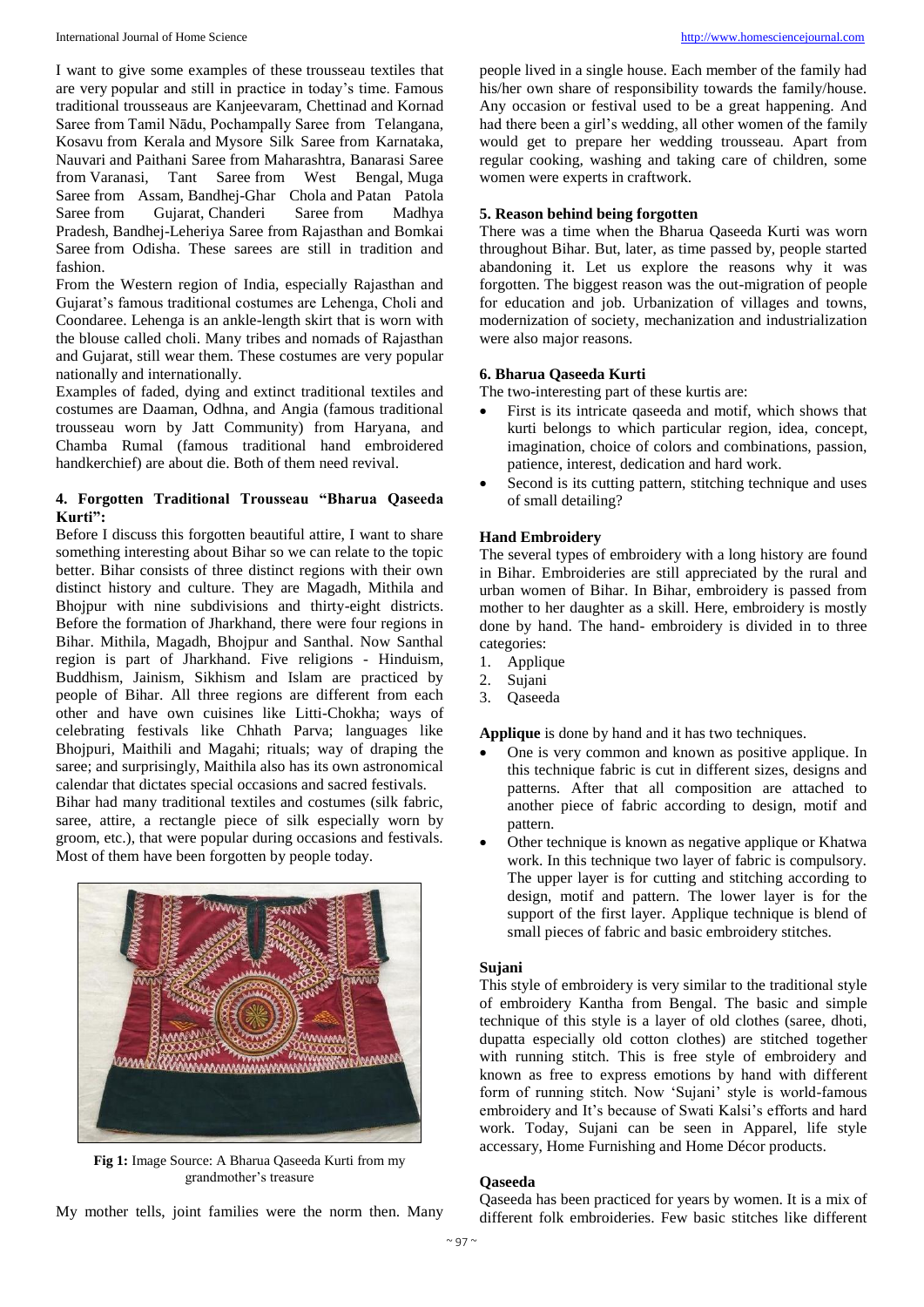forms of Chain, buttonhole, long-n-short, running, straight, cross are frequently used in this style. This beautiful qaseeda style of embroidery is still done in today's time by rural women of Bihar. All three regions of Bihar have their own technique and style of qaseeda embroidery. Motifs from old time can easily connected with religious symbols, nature, rituals, human figure, mythological stories and architectural monuments. But in present times, abstract and contemporary motifs are more frequently used by women. This style of embroidery was used in trousseau textiles and costumes by women of Bihar.

# **7. Bharua Qaseeda Kurti from Mithila Region**



**Fig 2:** Image Source: from right: Embroidered Textile of India (lessen 13)

## from left:बिहार के शिल्प (Craft of Bihar)

https://docplayer.net/61376584-Lesson-13-embroideredtextiles-of india- structure-13-0- objectives-13-1-introduction-13-2-historical-background-13-3-types-of-embroidery.html Date 28/11/2021

## **Bharua Qaseeda Kurti from Mithila Region**

In this region Qaseeda is known as Bharat Work (Bhartiya Qaseeda). It is very similar to Bagh- a style of traditional embroidery Phulkari from Punjab and Kasuti one more style of traditional embroidery from Karnataka. In this style of embroidery straight stitch follows in only two directions, which are vertical and horizontal or according to warp and weft or parallel to weave (plain weave) fabric. We can put this style of qaseeda embroidery in the Counted Thread category of basic embroidery.

## **Mithila Qaseeda was completed that time in two steps:**

- 1. First was the outline of the motif or design or pattern to enhance the embroidery. Murgi and Gawanti are a form of running stitch and style of Kasuti Traditional embroidery.
- 2. Second was filling technique inside the motif. For filling satin and long-n-short stitch were used.
- 3. In the Bagh style qaseeda, only satin and long-n-short stitch were used.
- 4. Negi is a form of horizontal running stitch and also a form of Kasuti Embroidery, which was frequently used in geometrical motifs.
- 5. Methi is also form of diagonal straight stitch and also a form of Kasuti, which was used for detailing.

Kasuti embroidery is the group of four stitches, which is a form of basic running stitch and known as Murgi, Negi, Gawanti, Methi.

### **Motifs were inspired from**

 **Religious Symbols:** Lotus, Elephant, Wheel, Moon, Star, Owl, Cowl, Bell, Vajra (thunderbolt), Trishool (trident),

Peacock, etc.

- **Nature:** Mount, Birds, leaves, Trees- Mango and Banana, Animals, Fish, etc.
- **Ritual:** Kali Puja, Durga Puja, Tulsi Vivah, Doli and Kahara, etc.
- **Human Figure:** Men and Women, Warrior, Dancing Girls, Bride and Groom, Pandit, Humans with Drums (dhol and mridang), etc.
- **Geometrical Shapes:** Square, Diamond, Rectangle, Tringle, Circle, etc.
- **Mythological Stories:** Ram-Seeta Swayambar, Ram Vanvas, Geeta Gyan by Lord Krishna, Krishna and Gopiyan, Makhan Chor, etc.

Colors used were generally bright, gaudy and chromatic locally known as "Khilta Rang".

Nature-inspired bright colors were used in this region like-

- Deep Red known as 'Khuni-Lal' (blood)
- Parrot Green known as 'Suggawa Rang' (Parrot)
- Bright Yellow known as 'Sarso Phoolwa Rang' (Mustard Flower)
- Light Yellow known as 'Nibuaa' (Lemon)

In this region Black color was used as main color known as 'Kariya' (Lampblack)

Usually white, light and bright color threads were used on dark shade background fabrics and on the light shade fabric, dark and bright color threads were used for qaseeda embroidery. (3)

Threads were used some time untwisted cotton threads known as 'Kachcha Soota' for filling inner side of the motifs and sometime twisted cotton threads known as 'Pakka Soota' were used for outline of the motifs.

# **Motif, colour-combination, pattern, stitches**

As we can see the neatness of stitches, eye-catching colour combinations, which are showing how much passion, and practice involved while creating these.



**Fig 3:** Image source: my grandmother's treasure

## **8. Bharua Qaseeda Kurti from Bhojpuri Region**

In this region Qaseeda is traditionally known as "Bharua Qaseeda". In this region qaseeda style was influenced by the Mughal Culture because this region is known for Sher Shah Suri, one of the Mughal Emperor who was the greatest administrator and ruler of medieval India. In this region,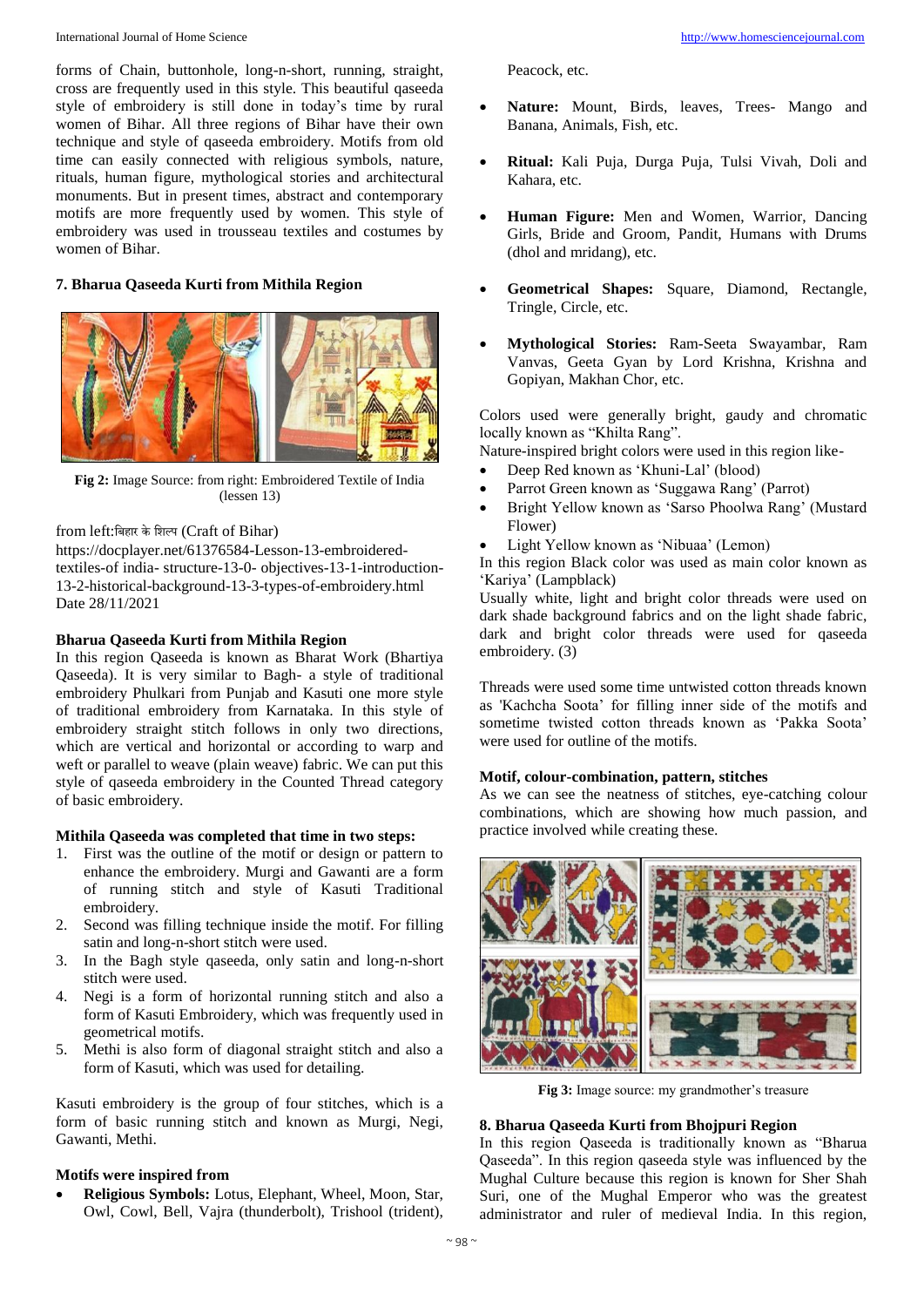Bhojpur district (Bhojpur region) and Saran district (Mithila region) adjoins to each other. So, the style of qaseeda is very similar between both districts. Here qaseeda motifs were found with outline (Murgi stitch) and filling (Satin stitch). It was known as "Tagua Qaseeda".



Date: 28/11/2021 Posted on March 10, 2015 by chandnasaumya https://chandnasaumya.wordpress.com/2015/03/10/%E0%A4%AC% E0%A4%BF%E0%A4%B9%E0%A4%BE%E0%A4%B0- %E0%A4%95%E0%A5%87-

%E0%A4%B6%E0%A4%BF%E0%A4%B2%E0%A5%8D%E0%A 4%AA-craft-of-bihar/

**Fig 4:** Image Source: बिहार केबिल्प (CRAFT OF BIHAR) :)

But one more style of qaseeda was noticed in the districts Arrah, Buxar, Kaimur and Rohtas, which was known as "Bawan Buta" meaning fifty-two small motifs. This style was practiced by a particular caste Babhan (locally known as Bhumihar). So, this style was famous as Babhan Buta and slowly-n-slowly converted in Bawan Buta. This style is also found in Saree Weaving Technique. (2)

Numerous types of Buta were found in this style. Some of them were called Chand butia, Mandir butia, Tara butia, Phulaura butia, Pattiya butia, Machhiya, Motiya butia and many more. These buties were made of count like barah buti, solah buti to bawan buti.

## **Stitches were known in this style like**

Chain stitch as Sikariya, Satin stitch as Bharua, straight (Running) stitch as Seedha Tanka, Cross stitch as Dusutiya Tankawa, Back stitch as Ulti bakhiyawa, Double Knot as Motiya Sikriya, French knot as Boonda.

Scrubby and Bushy Motifs with scattered pattern were mostly found in this style. Motifs were inspired from:

- **Nature**: Bushy plant, Sadabhar flower (periwinkle flower) Birds, Animals, Crops (wheat and rice), Belbuti (climber plant), Ghumer (tendril) etc.
- **Architectural Buildings:** Munder (railings), Takha (window), Jharokha (jali), etc.

Colors were used generally inspired from nature. Bright and Gaudy with sparkle locally known as "Jhilmil Rang". In this region women used mostly white, blue, green, red, violet (brinjal) color fabric and threads.

As we can see this style of qaseeda in those above particular pictures, the scattered, scrubby and bushy motif with a lot of buties and effective combination of colors are proving women's interest in their choice of clothing.

# **9. Bharua Qaseeda Kurti from Magadh Region**



**Fig 5:** Image Source: from my grandmother's treasure

This region is known as Ancient Bihar. Eight districts are in this region, which are Arwal, Gaya, Patna, Jahanabad, Aurangabad, Nalanda, Nawada and Sheikhpura. Qaseeda from this region was little different from both regions because of district Gaya and district Aurangabad.

This region is known for magnificent temples for Hindu and Buddhist both. Aurangabad is well known for the very famous Hindu temple "Dev Surya Mandir" and Gaya is world famous for Buddhist temples "Mahabodhi Temple" and "Bodhi Tree". Because of these religious places motifs and colors were different from both the regions. In the qaseeda style, one can clearly notice two types of embroidery. If we compare the center motif of this style to 'Ahir', a style of folk embroidery of Gujarat and side motif of this style to Negi (Kasuti) style of folk embroidery from Karnataka. There are striking similarities between both the folk styles and qaseeda style. Side motifs are often identical to the 'Negi' stitch.

# **Motifs used in this region**

Mounds and mountains are mostly used in this region and uses of circles were mandatory, as evidence shows. My mother explains about the circle and technique of filling. She speaks about that qaseeda style, which was belonged to district Gaya, circle motifs were slightly influenced by Mandala art form. And other qaseeda style, which was belonged to Nalanda and Aurangabad district, circle motifs were similar to different form of God Surya.

# **Stitches used in this style**

Chain stitch as Janjeer and Sikad, Open Chain as Sankal, Blanket and Buttonhole stitch as Kaj, Running stitch as Kachcha Tanka, Back stitch as Ultibakhiya.

**Colors, Threads and Fabrics:** were used more like the same as all regions. But uses of Black color was strictly banned in this region. White color was frequently used by the women and threads were dyed at home. Natural things like Turmeric, Indigo, and Green vegetable peels, Fruits, etc. Instead of Black color, women were used deep Green or Navy Blue.

## **10. Conclusion**

As we can see bharua qaseeda kurti of all regions are as beautiful, elegant and rich as the vibrant traditional costumes of Gujarat and Rajasthan. I want to promote this traditional attire of Bihar so it receives the same respect and popularity in society and fashion industry. Art forms like these are not meant to be forgotten. They tell stories about legacy as a culture and civilization.